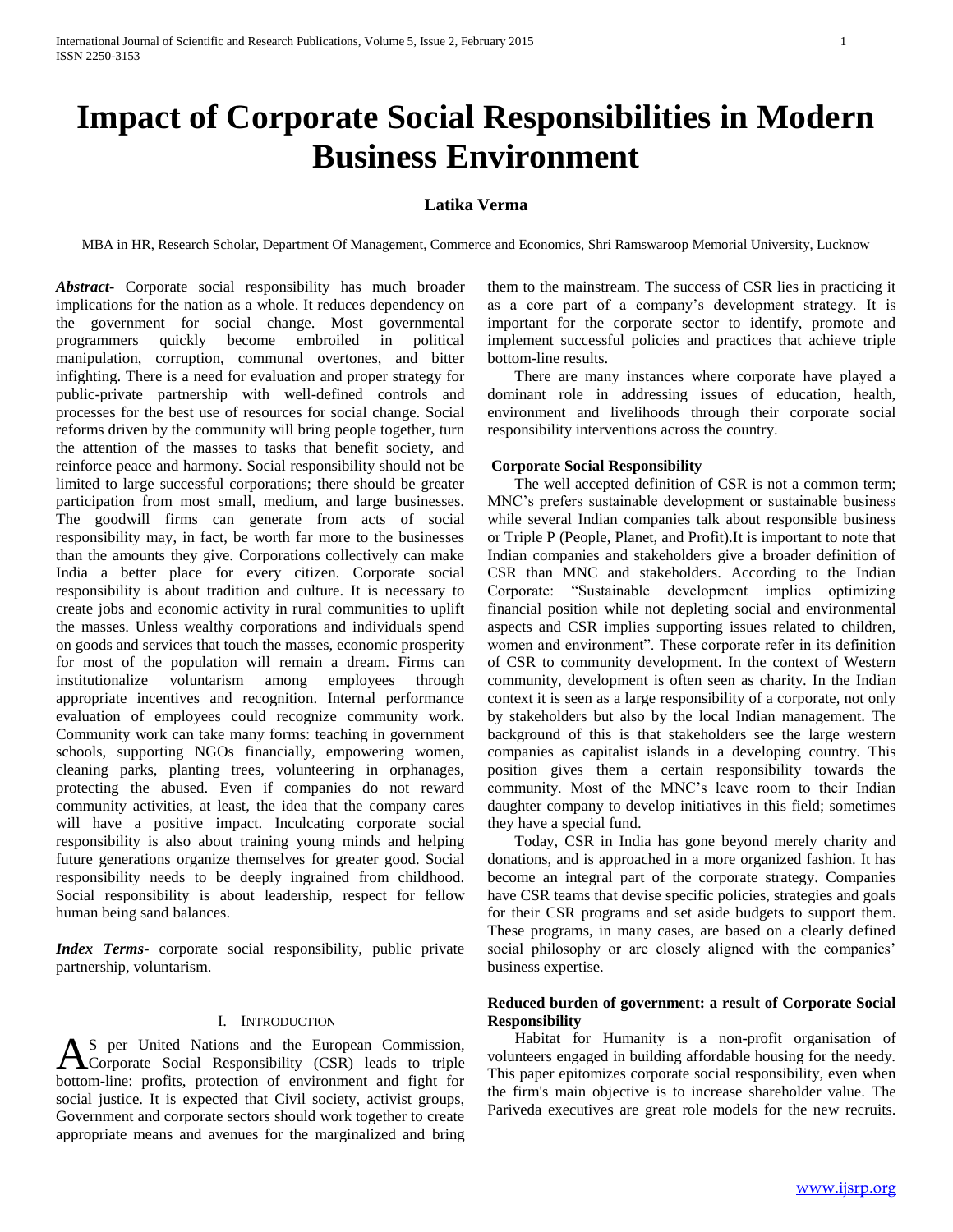This corporate activism is sustainable, acceptable, and valuable as a change agent, particularly in the context of India.

 Corporate social responsibility has much broader implications for the nation as a whole. It reduces dependency on the government for social change. Most governmental programmes quickly become embroiled in political manipulation, corruption, communal overtones, and bitter infighting. There is a need for public-private partnership with well-defined controls and processes for the best use of resources for social change. Social reforms driven by the community will bring people together, turn the attention of the masses to tasks that benefit society, and reinforce peace and harmony.

## **Creating Social and Economic Value through Responsible Business**

- Calculating benefits and costs to make the business case;
- Identifying and managing positive as well as negative impacts;
- Integrating CSR best practices into key business areas;
- Recognising outstanding efforts towards this end.

 However, the challenges in India are enormous. Social responsibility should not be limited to large successful corporations; there should be greater participation from most small, medium, and large businesses. The goodwill firms can generate from acts of social responsibility may, in fact, be worth far more to the businesses than the amounts they give. Corporations collectively can make India a better place for every citizen.

 Corporate social responsibility is about tradition and culture. Firms can institutionalize voluntarism among employees through appropriate incentives and recognition. Internal performance evaluation of employees could recognize community work. Community work can take many forms: teaching in government schools, supporting NGOs financially, empowering women, cleaning parks, planting trees, volunteering in orphanages, protecting the abused. Many corporations in the U.S. allow employees to write about their community service as part of their annual evaluation report. Even if companies do not reward community activities, at least, the idea that the company cares will have a positive impact.

# **Responsible business cooperation and Civil Society as Good Neighbours**

- Recognizing the links between the welfare of society and that of the company;
- Proactively examining opportunities designed to benefit the organization and the community in terms of the environment, diversity, human rights, social impact, and the economy;
- Facilitating relationship building between NGOs and Corporations as co-actors of development.

# **Public-Private Partnerships make an effective development programs**

 The HIV/AIDS public-private partnerships established by USAID in developing countries help not only those affected by

the disease, but also the partners themselves by offering a variety of benefits.

## **Business**

 Partnerships fulfill a crucial role in corporate responsibility for a business. They drive the growth of that entity, while increasing the chances of sustainability for the partnership. Many businesses indigenous to host countries have experienced financial setbacks as a result of the AIDS epidemic. Many confront such problems as employee absenteeism, declines in skilled workers, high rates of turnover, and increased training and health care costs. Moreover, HIV/AIDS reduces the demand for consumer goods. When people are ill and unable to work, they do not have resources to spend on consumer goods and services. By entering into partnership with USAID, a business can reduce costs, better protect the health of its employees, or improve conditions for its customers. By partnering with USAID, larger multinational corporations can expand their reach into local host country communities, building relationships with families and networks of local leaders, and, in some cases, offering business opportunities to vulnerable populations.

## **Nongovernmental organization**

 In developing countries, many NGOs serve children and adults who have a complex set of needs resulting from HIV infection and other factors, such as poverty, malnutrition, and insufficient sanitation. By participating in a USAID publicprivate partnership, an NGO is able to avail itself of resources it otherwise might not have and use those resources to strengthen and expand its portfolio of services.

## **Host Government**

 Host country governments in developing nations understand the challenges of keeping their citizens healthy, productive, and secure. In many cases, governments have not fully established national systems or the institutional capacity to implement HIV/AIDS programs of sufficient quality and scope. Through public-private partnerships, host governments gain access to varied networks, resources, and knowledge, which they can use to inform and fortify the systems and institutions they have in place. They also can help ensure that joint initiatives are appropriate to the needs and culture of the country. In these ways, governments can participate in the development of services that are effective, enduring, and ultimately owned by the country. Another advantage to HIV/AIDS public-private partnerships is that their effects frequently spill over to influence broader efforts in sustainable development. Public-private partnerships also play a pivotal role in country ownership by creating a bridge between the public and private sectors.

## **Today's leader for corporate social responsibility**

 Corporate social responsibility has much broader implications for the nation as a whole. It reduces dependency on the government for social change. Most governmental programmes quickly become embroiled in political manipulation, corruption, communal overtones, and bitter infighting. There is a need for public-private partnership with well-defined controls and processes for the best use of resources for social change. Social reforms driven by the community will bring people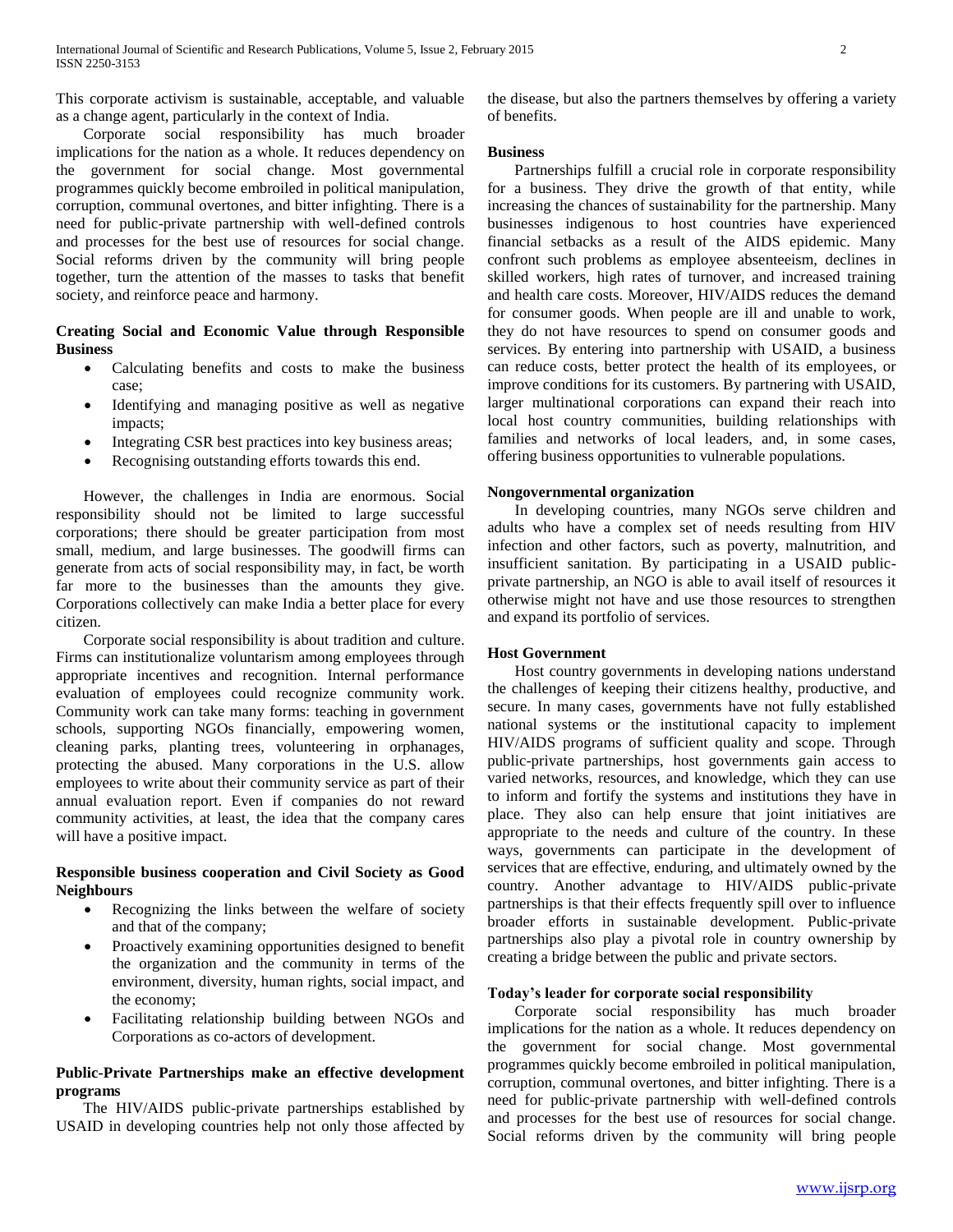together, turn the attention of the masses to tasks that benefit society, and reinforce peace and harmony.

 In recent times, a number of foundations set up by leading Indian firms, including Infosys, Wipro, Tatas, TVS, and Dr. Reddy's Laboratory, have taken a keen interest in corporate activism to improve healthcare, education, and living conditions, and reduce poverty. These foundations support numerous government primary schools and have developed processes and methodologies for effective change. They support hundreds of non-governmental organisations and have built orphanages, hospitals, and schools.

# **CSR Strategies Focusing on Protection rather than Competitive Advantage**

 A CSR strategy that is focused on avoiding regulatory liability and maintaining a license to operate in the current business will neither lead to current competitive advantage nor an imagination of future business models. Managing regulations, risk and legitimacy (license to operate) is also reflected in the main capabilities emphasized by the respondents: ethical behaviour, social accountability and stakeholder engagement. In order to leverage its CSR/sustainability strategy for competitive advantage, an organization needs the advanced capabilities of organizational learning and sustainable innovation. These two capabilities are critical for building sustainable business models that will lead to future sustained competitive advantage.

 CSR has come a long way in India. From responsive activities to sustainable initiatives, corporate have clearly exhibited their ability to make a significant difference in the society and improve the overall quality of life. In the current social situation in India, it is difficult for one single entity to bring about change, as the scale is enormous. Corporate have the expertise, strategic thinking, manpower and money to facilitate extensive social change. Effective partnerships between corporate, NGOs and the government will place India's social development on a faster track.

 In an article on Trust and Corporate Social responsibility: Lessons from India, authors mentioned Spirituality and Corporate Social Responsibility have had a deep-rooted connection in India.

 A phenomenon that has preceded the coining of the term 'CSR', the link between the 'karma' as espoused by sacred Indian texts and initiatives anchoring corporate as responsible citizens has been amply evident in India since the early days.

## **Issues & Challenges**

 Many companies think that corporate social responsibility is a peripheral issue for their business and customer satisfaction more important for them. They imagine that customer satisfaction is now only about price and service, but they fail to point out on important changes that are taking place worldwide that could blow the business out of the water. The change is named as social responsibility which is an opportunity for the business.

Some of the drivers pushing business towards CSR include:

#### **The Shrinking Role of Government**

 In the past, governments have relied on legislation and regulation to deliver social and environmental objectives in the

business sector. Shrinking government resources, coupled with a distrust of regulations, has led to the exploration of voluntary and non-regulatory initiatives instead.

## **Demands for Greater Disclosure**

 There is a growing demand for corporate disclosure from stakeholders, including customers, suppliers, employees, communities, investors, and activist organizations.

# **Increased Customer Interest**

 There is evidence that the ethical conduct of companies exerts a growing influence on the purchasing decisions of customers. In a recent survey by Environics International, more than one in five consumers reported having either rewarded or punished companies based on their perceived social performance.

## **Growing Investor Pressure**

 Investors are changing the way they assess companies' performance, and are making decisions based on criteria that include ethical concerns. The Social Investment Forum reports that in the US in 1999, there was more than \$2 trillion worth of assets invested in portfolios that used screens linked to the environment and social responsibility. A separate survey by Environics International revealed that more than a quarter of share-owning Americans took into account ethical considerations when buying and selling stocks. (More on socially responsible investment can be found in the 'Banking and investment' section of the site.)

#### **Competitive Labour Markets**

 Employees are increasingly looking beyond pay checks and benefits, and seeking out employers whose philosophies and operating practices match their own principles. In order to hire and retain skilled employees, companies are being forced to improve working conditions.

## **Supplier Relations**

 As stakeholders are becoming increasingly interested in business affairs, many companies are taking steps to ensure that their partners conduct themselves in a socially responsible manner. Some are introducing codes of conduct for their suppliers, to ensure that other companies' policies or practices do not tarnish their reputation.

 The challenges for the Corporate Social responsibility are as follows:

## **Lack of Community Participation in CSR Activities**

 There is a lack of interest of the local community in participating and contributing to CSR activities of companies. This is largely attributable to the fact that there exists little or no knowledge about CSR within the local communities as no serious efforts have been made to spread awareness about CSR and instill confidence in the local communities about such initiatives. The situation is further aggravated by a lack of communication between the company and the community at the grassroots.

## **Need to Build Local Capacities**